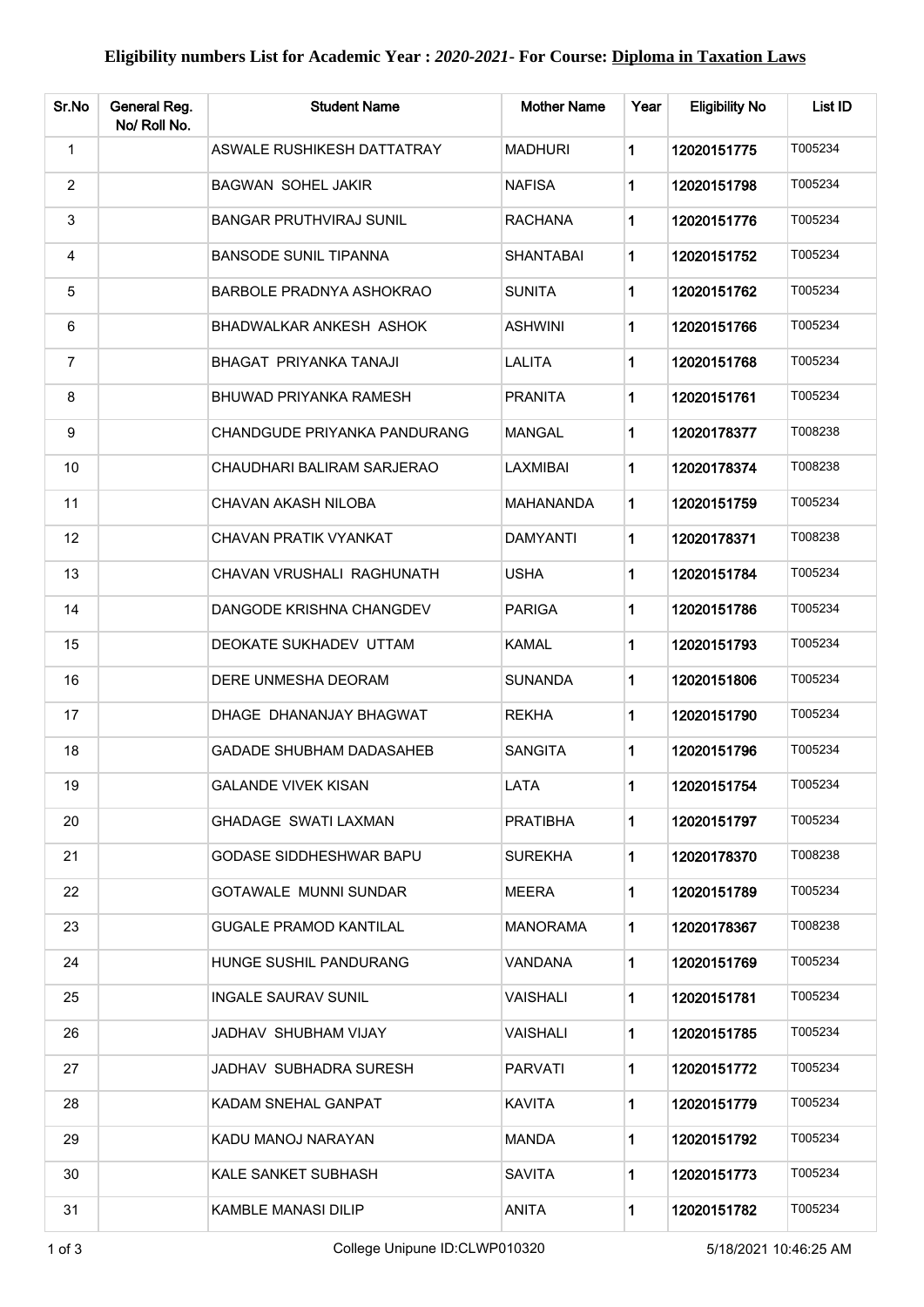| 32 | KARANDE AKSHAY CHAGAN          | <b>MEENA</b>    | 1 | 12020151763 | T005234 |
|----|--------------------------------|-----------------|---|-------------|---------|
| 33 | KATE NILESH PRADIPRAO          | PRASHANTI       | 1 | 12020151809 | T005234 |
| 34 | KATE POOJA GORAKH              | <b>VIMAL</b>    | 1 | 12020151808 | T005234 |
| 35 | KHUTWAD SWAPNIL MURLIDHAR      | MANISHA         | 1 | 12020151767 | T005234 |
| 36 | KSHIRSAGAR SANKET RAMKRISHNA   | ABHAYA          | 1 | 12020151777 | T005234 |
| 37 | KULKARNI MANISH MAHESH         | SULBHA          | 1 | 12020151787 | T005234 |
| 38 | LATURKAR MADHURA MANGESH       | <b>KALPANA</b>  | 1 | 12020151753 | T005234 |
| 39 | LOKHANDE VIDYA GULAB           | VANDANA         | 1 | 12020178375 | T008238 |
| 40 | <b>MAHAJAN PIYUSH PRASANNA</b> | <b>SUVARNA</b>  | 1 | 12020151807 | T005234 |
| 41 | MALEKAR YOGESH SITARAM         | CHANGUNABAI     | 1 | 12020151757 | T005234 |
| 42 | MARNE SIDDHARTH SADANAND       | <b>ABOLI</b>    | 1 | 12020178368 | T008238 |
| 43 | <b>MORE ARCHANA VIJAY</b>      | <b>VAISHALI</b> | 1 | 12020178369 | T008238 |
| 44 | <b>MUKE DIPALI RAMESH</b>      | <b>BABITA</b>   | 1 | 12020178376 | T008238 |
| 45 | MULE DIGVIJAY DATTATRAY        | <b>MEENA</b>    | 1 | 12020151765 | T005234 |
| 46 | NALAWADE SAGAR PANDURANG       | SULABHA         | 1 | 12020151774 | T005234 |
| 47 | NEHATRAO ABHIJEET ARUN         | <b>MANGAL</b>   | 1 | 12020151803 | T005234 |
| 48 | PADWAL AVINASH ABASAHEB        | SANGEETA        | 1 | 12020151794 | T005234 |
| 49 | PALKAR SWAPNALI NILESH         | RATNAMALA       | 1 | 12020151804 | T005234 |
| 50 | PARIHAR NILESH RAMLAL          | KIKI            | 1 | 12020151750 | T005234 |
| 51 | PATIL NEHA NARAYANRAO          | <b>VIDYA</b>    | 1 | 12020151795 | T005234 |
| 52 | PAWAR NIRANJAN SUDHAKAR        | SUNANDA         | 1 | 12020151756 | T005234 |
| 53 | PHALKE PARAG VISHWAS           | MADHURI         | 1 | 12020151778 | T005234 |
| 54 | RAJPUROHIT VISHAL RAMSINGH     | RATAN           | 1 | 12020151760 | T005234 |
| 55 | RASWE ASHVINI BHAGWAT          | SANGEETA        | 1 | 12020151770 | T005234 |
| 56 | RAUT RUTUJA SANJAY             | JAYASHREE       | 1 | 12020151783 | T005234 |
| 57 | RUPNAR VISHAL VITTHAL          | SURVANTA        | 1 | 12020151755 | T005234 |
| 58 | SADGAR RUPALI BHAUSAHEB        | MANGAL          | 1 | 12020151799 | T005234 |
| 59 | SALUNKE BHARAT MALHARI         | ASHA            | 1 | 12020151801 | T005234 |
| 60 | SALVI SUSHILKUMAR SITARAM      | <b>SUNITA</b>   | 1 | 12020178373 | T008238 |
| 61 | SANGHAI GAYATRI MAHAVIR        | MANISHA         | 1 | 12020151771 | T005234 |
| 62 | SHELKE PRATIK ASHOK            | <b>CHANGUNA</b> | 1 | 12020151751 | T005234 |
| 63 | SHELKE NITEEN SHIVAJIRAO       | ASHA            | 1 | 12020151758 | T005234 |